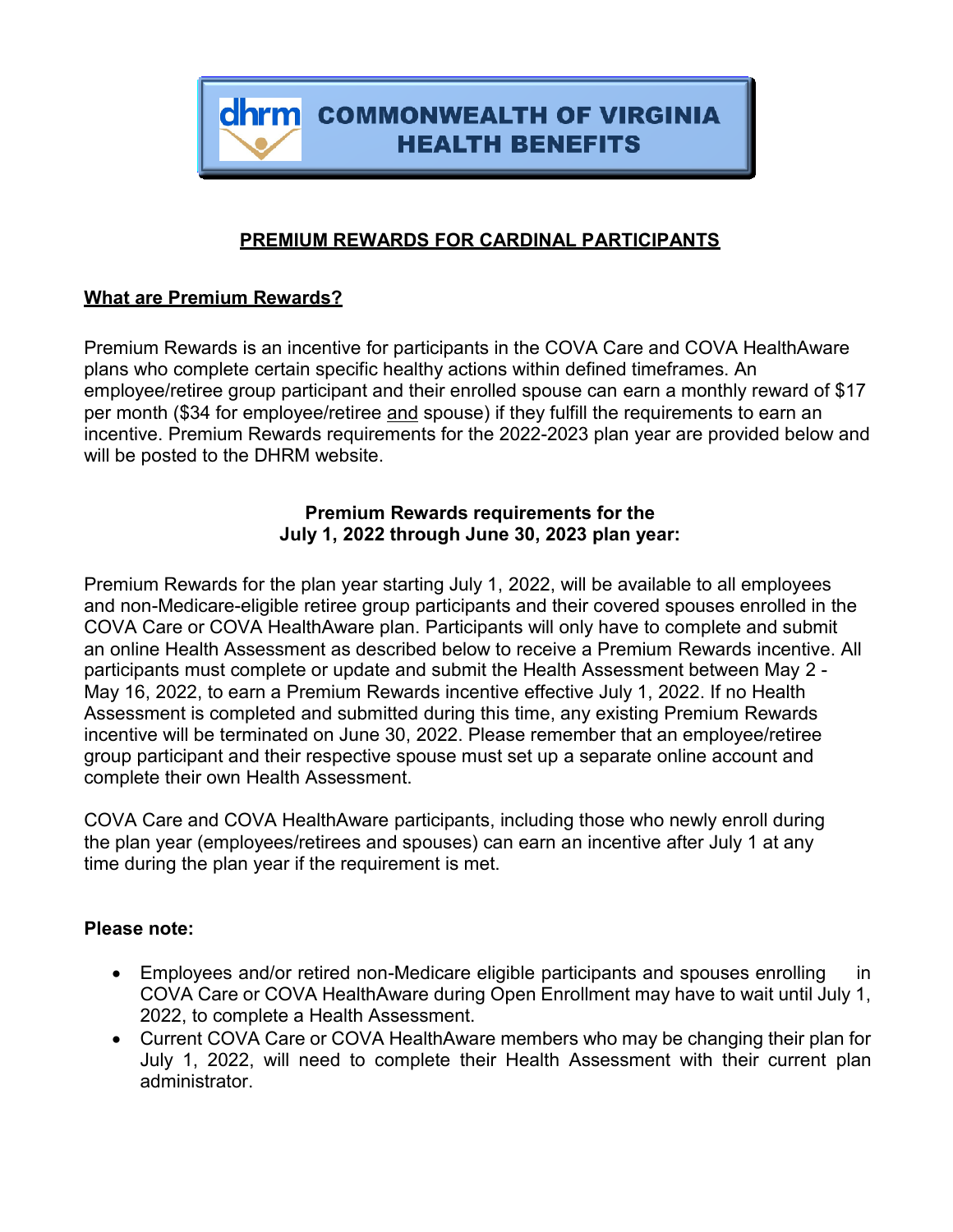**USE YOUR OWN DEVICE:** We strongly encourage participants to use their own personal devices to complete a Health Assessment since the user can manage limitations such as firewalls and cookies. **Participants may receive an error when using a state issued computer to access the Health Assessment** due to the system administrator limitations. These settings cannot be changed.

Please see the information below for instructions to access the health plan's website and or mobile app to complete the Health Assessment.

## **COVA Care Plan:**

Here are links to access your COVA Care Health Assessment Navigation Guide for the Sydney [Health Mobile App](https://www.dhrm.virginia.gov/docs/default-source/benefitsdocuments/ohb/accessing-your-cova-care-health-assessment-guide-2022_sydney-health.pdf?Status=Temp&sfvrsn=374ff085_2) and the [Anthem Member Website.](https://www.dhrm.virginia.gov/docs/default-source/benefitsdocuments/ohb/accessing-your-cova-care-health-assessment-guide-2022_anthem.pdf?Status=Temp&sfvrsn=5a731cfc_2)

- Log in to [www.anthem.com](http://www.anthem.com/)
- Select *My Health Dashboard* from the top navigation menu
- Select *Programs*
- Scroll down to locate the WebMD Health Risk Assessment tile, then click "learn more"
- Click "*Start your assessment*" If you have previously completed an assessment, you will see your last score, and a "take it again" button. Click the "take it again" button to begin updating your assessment.
- Click on the "*save and finalize"* button when you have completed your assessment
- After completing your assessment, you will be asked three questions about Healthy Changes. Click "save and continue" after answering these questions
- One final Feedback question will be asked, then you will click "finish"
- Your new health risk score will appear. Be sure to print your confirmation page, or save a screenshot for your records

You may also access the Health Assessment through the Sydney Health app on your mobile device:

- Log in to the Sydney Health app
- From the Sydney Welcome screen, you can click on the "More" button, in the bottom right corner
- Choose "My Health Dashboard" from the menu list
- Scroll down to the "Featured Programs section", then click "View All"
- Scroll down and click on the WebMD Health Risk Assessment tile
- Click "*Start your assessment*" If you have previously completed an assessment, you will see your last score, and a "take it again" button. Click the "take it again" button to begin updating your assessment.
- Click on the "*save and finalize"* button when you have completed your assessment and then "finish"
- After completing your assessment, you will be asked three questions about Healthy Changes. Click "save and continue" after answering these questions
- One final Feedback question will be asked, then you will click "finish"
- Your new health risk score will appear. Be sure to print your confirmation page, or save a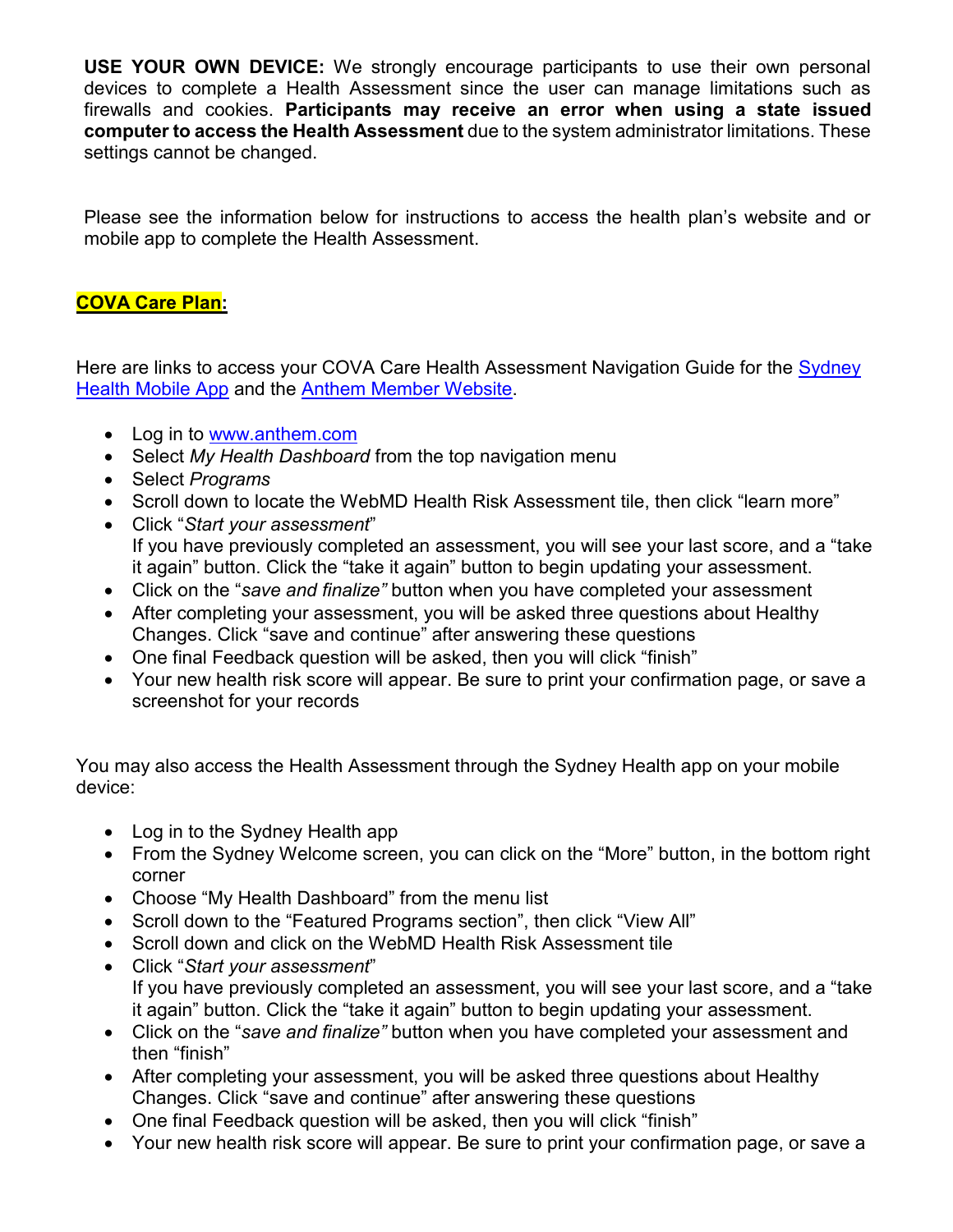For COVA Care members with literacy, language, or technological challenges, you may contact Anthem at 1-800-552-2682 for help.

### **COVA HealthAware Plan:**

Here is a link to your [Aetna Health Digital Reference Guide.](https://covahealthaware.com/assets/pdfs/Aetna%20Health%20digital%20reference%20guide%2002112021.pdf)

Accessing from a browser (pages 23-25 of the Aetna Health Digital Reference Guide):

- Log in to your Aetna Member Website on [www.aetna.com](http://www.aetna.com/)
- Scroll down until you see "Member Resources" on the right side of the page and click on "Well-being Resources" in this section to open your Member Engagement Platform
- Once the Member Engagement Platform opens, hover over "My Health" in the menu at the top and then click on "Health Assessment"

Accessing from the Aetna Health mobile app (page 37 of the Aetna Health Digital Reference Guide):

- Log in to the Aetna Health mobile app
- Select the Improve tab
	- o When accessing this tab for the first time, select Get Started
	- o When accessing this tab after the first time, select Health Survey

For COVA HeathAware members with literacy, language, or technological challenges, you may contact the Aetna Concierge team at 1-855-414-1901 for help.

### **Health Assessment Confirmations:**

Eligible participants should print off and retain a copy of the screenshot that confirms their Health Assessment completion. If the incentive is not credited in the timeframe provided below, the employee/retiree should contact their Benefits Administrator and provide documentation of completion. If failure to apply the Premium Rewards incentive is due to a system or report failure, consideration will be given to allow a retroactive effective date based on the individual circumstances of the request. However, it is the employee's/retiree's responsibility to watch for their Premium Rewards incentive and report any problem within a reasonable time.

### **How long will it take for me to get my Premium Rewards incentive?**

Premium Rewards incentives will be effective on July 1, 2022, if the Health Assessment is completed between May 2 – May 16, 2022. Health Assessments submitted before May 2, 2022, will not count towards the new plan year Premium Rewards incentive. However, if the